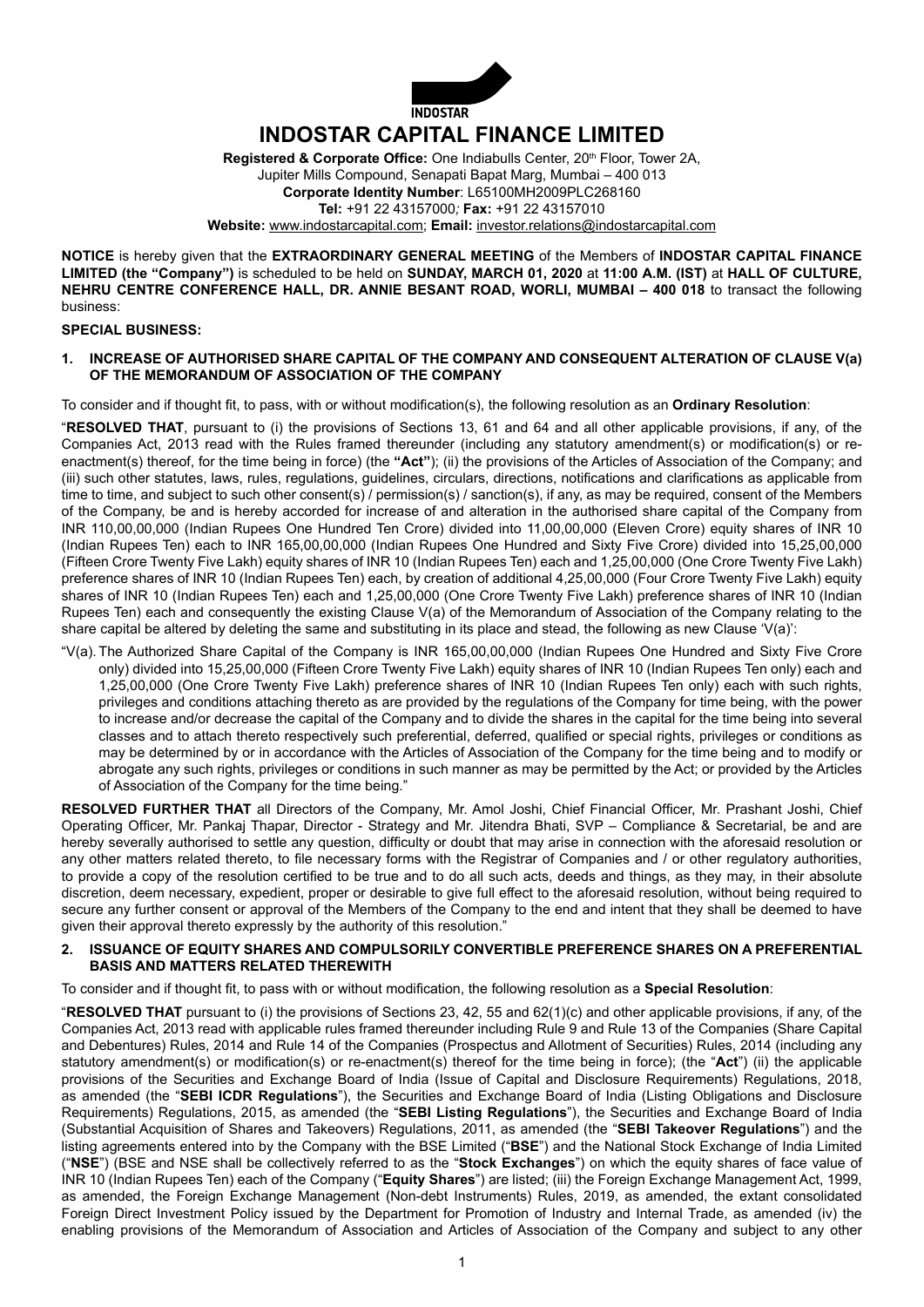rules, regulations, guidelines, notifications, circulars and clarifications issued from time to time by the Ministry of Corporate Affairs ("**MCA**"), the Securities and Exchange Board of India ("**SEBI**"), the Reserve Bank of India ("**RBI**"), the National Housing Bank ("**NHB**") and or any other competent authority whether in India or abroad from time to time to the extent applicable and subject to such approvals, consents, permissions and sanctions as may be necessary or required including approval of RBI, NHB, the Competition Commission of India and subject to such conditions as may be imposed or prescribed while granting such approvals, consents, permissions and sanctions, which the board of directors of the Company (hereinafter referred to as the "**Board**" which term shall include any committee constituted / may be constituted by the Board or any other person(s), for the time being exercising the powers conferred on the Board by this resolution and as may be authorised by the Board in this regard) is hereby authorised to accept, the consent and approval of the Members of the Company be and is hereby accorded to the Board to create, issue, offer and allot, the following securities to BCP V Multiple Holdings Pte. Ltd., a company registered under the laws of Singapore with PAN AAICB1835H and having its registered office at Income at Raffles 16 Collyer, Quay, 19-00, Singapore 049318 ("**Proposed Allottee**"), on a preferential and private placement basis, for cash consideration ("**Preferential Allotment**"):

- (a) 3,01,72,414 (Three Crore One Lakh Seventy Two Thousand Four Hundred and Fourteen) Equity Shares of the face value of INR 10 (Indian Rupees Ten) each at a price of INR 290 (Indian Rupees Two hundred and Ninety) per Equity Share aggregating to approximately INR 875 Crore (Indian Rupees Eight Hundred and Seventy Five Crore); and
- (b) 1,20,68,966 (One Crore Twenty Lakh Sixty Eight Thousand Nine Hundred and Sixty Six) compulsorily convertible preference shares having face value of INR 10 (Indian Rupees Ten) each ("**Preference Shares**"), at a price of INR 290 (Indian Rupees Two Hundred and Ninety) per Preference Share, aggregating to approximately INR 350 Crore (Indian Rupees Three Hundred and Fifty Crore), wherein each Preference Share will carry a dividend of 10% (ten percent) per annum (calculated on issue price), net of any taxes, payable on a yearly basis and will be converted to 1 (One) Equity Share per Preference Share within 18 (eighteen) months from the date of issuance;

**RESOLVED FURTHER THAT** the Preference Shares pursuant to this resolution shall be issued and allotted on the terms and conditions as prescribed under applicable law and the Share Subscription Agreement dated January 31, 2020 executed between the Company, the Proposed Allottee and Indostar Capital ("**SSA**") and the details of the Preference Shares (as per Rule 9 of the Companies (Share Capital and Debentures) Rules, 2014, as amended) are as follows:

- (a) the priority with respect to payment of dividend or repayment of capital *vis-a-vis* equity shares: carry a preferential right *vis-à-vis* Equity Shares with respect to payment of dividend and repayment in case of a winding up or repayment of capital;
- (b) the participation in surplus fund: be non-participating in the surplus fund;
- (c) the participation in surplus assets and profits, on winding-up which may remain after the entire capital has been repaid: in case of winding up or liquidation of Company before the conversion of Preference Shares into Equity Shares, the holder of Preference Shares shall be entitled to distribution in accordance with applicable law;
- (d) the payment of dividend on cumulative or non-cumulative basis: the Preference Shares carry dividend rate of 10% (ten percent) per annum (calculated on issue price), net of any taxes, payable on a yearly basis and shall be cumulative in nature;
- (e) the conversion of preference shares into equity shares: each Preference Share will be converted to 1 (One) Equity Share within 18 (eighteen) months from the date of issuance at the option of the Proposed Allottee;
- (f) the voting rights: as applicable to Preference Shares under the Act; and
- (g) the redemption of preference shares: the Preference Shares shall not be capable of being redeemed, but shall be convertible into Equity Shares within 18 (eighteen) months from the date of issuance of the Preference Shares, and in the event this option is not exercised within the 18 (eighteen) month period, the Preference Shares shall mandatorily convert into Equity Shares at the end of 18 (eighteen) months from the date of issuance of the Preference Shares;

**RESOLVED FURTHER THAT** in accordance with the provisions of Chapter V of the SEBI ICDR Regulations, the "**Relevant Date**" for the purpose of determining the floor price for the Preferential Allotment of the Equity Shares being issued and the Equity Shares to be allotted on conversion or exchange of the Preference Shares being issued will be **Friday, January 31, 2020**;

**RESOLVED FURTHER THAT** the Equity Shares and Equity Shares allotted upon conversion of Preference Shares shall be fully paid up and rank *pari passu* with the existing Equity Shares of the Company listed on the Stock Exchanges bearing ISIN INE896L01010 in all aspects (including with respect to dividend and voting powers) from the date of respective allotment thereof, in accordance with the applicable law;

**RESOLVED FURTHER THAT** without prejudice to the generality of the above resolution, the Preferential Allotment shall be subject to the following terms and conditions apart from others as prescribed under applicable law and the SSA:

- (a) the Equity Shares and Preference Shares shall be allotted in dematerialised form by the Company to the Proposed Allottee within a period of 15 (fifteen) days from the date of passing of this resolution by the Members, provided that where the allotment of the said Equity Shares and Preference Shares is subject to receipt of any approval or permission from any regulatory authority or the Central Government, the allotment shall be completed within a period of 15 (fifteen) days from the date of receipt of last of such approvals or permissions; and
- (b) the Equity Shares and the Preference Shares to be allotted shall be subject to lock-in for such period as specified under Chapter V of the SEBI ICDR Regulations and such Equity Shares and the Equity Shares allotted upon conversion of the Preference Shares will be listed and traded on the Stock Exchanges subject to receipt of necessary permissions and approvals;

**RESOLVED FURTHER THAT** the Equity Shares to be issued on conversion of Preference Shares into Equity Shares shall be appropriately adjusted for corporate actions such as bonus issue, rights issue, stock split, consolidation of stock, merger, demerger, transfer of undertaking, sale of division or any such capital or corporate re-organisation or restructuring;

**RESOLVED FURTHER THAT** pursuant to the provisions of the Act, the name of the Proposed Allottee be recorded for the issue of invitation to subscribe to the Equity Shares and the Preference Shares and a private placement offer letter in Form No. PAS-4 be issued to the Proposed Allottee inviting it to subscribe to the Equity Shares and the Preference Shares, and consent of the Members of the Company is hereby accorded to the issuance of the same to the Proposed Allottee inviting it to subscribe to the Equity Shares and the Preference Shares;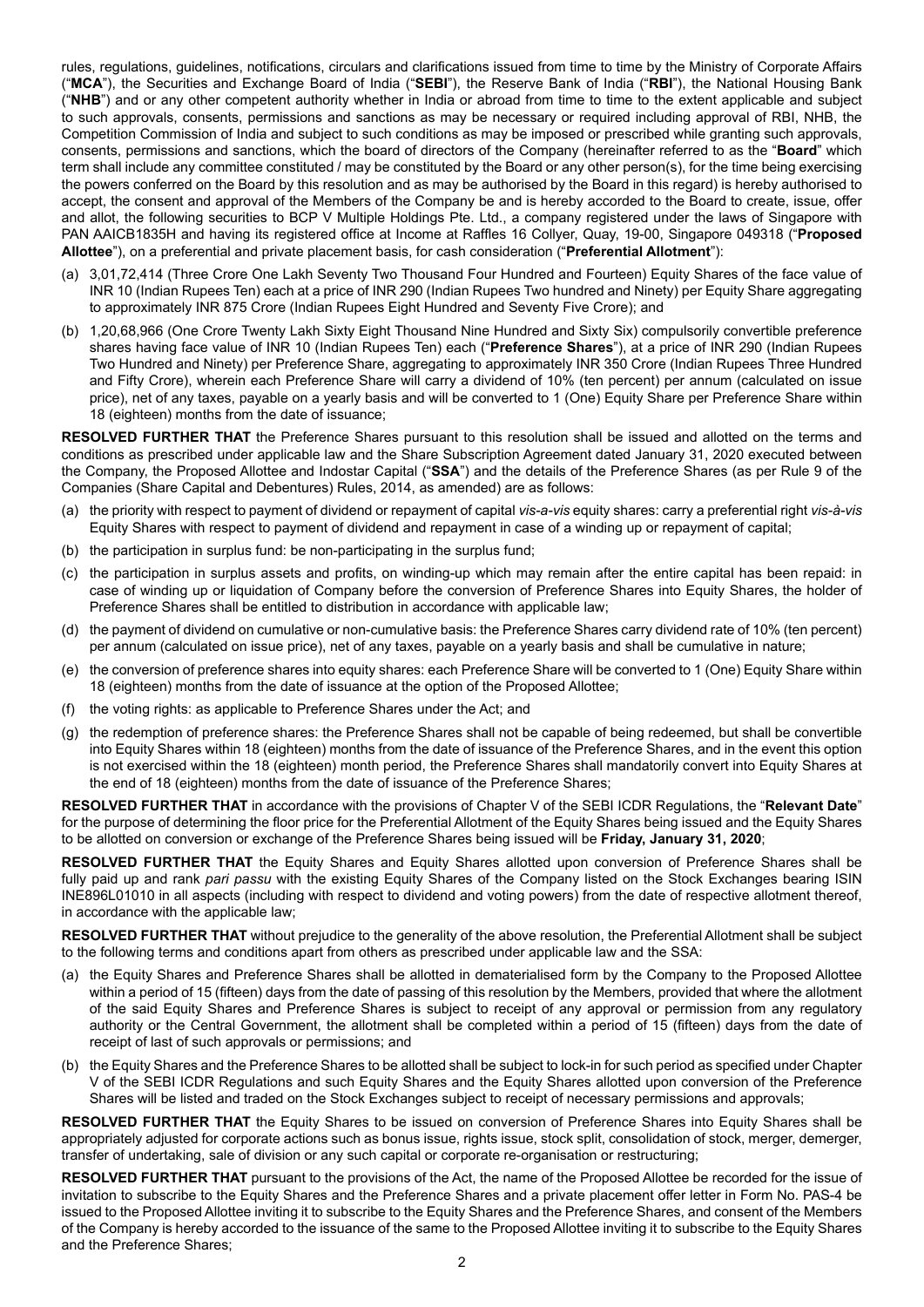**RESOLVED FURTHER THAT** the draft record of private placement in Form PAS-5 placed before the Members be recorded;

**RESOLVED FURTHER THAT** without prejudice to the generality of the above resolution, the issue of the Equity Shares, the Preference Shares and the Equity Shares to be allotted on conversion of the Preference Shares issued under the Preferential Allotment shall be subject to the terms and conditions as contained in the Statement under Section 102 of the Act annexed hereto, which shall be deemed to form part hereof;

**RESOLVED FURTHER THAT** the Board be and is hereby authorized to accept any modification(s) in the terms of issue of Equity Shares and Preference Shares, subject to the provisions of the Act and the SEBI ICDR Regulations, without being required to seek any further consent or approval of the Members;

**RESOLVED FURTHER THAT** for the purpose of giving effect to this resolution the Board be and is hereby authorized to do all such acts, deeds, matters and things as it may, in its absolute discretion, deem necessary, desirable or expedient, including without limitation, issuing clarifications, resolving all questions of doubt, effecting any modifications or changes to the foregoing (including modification to the terms of the issue), entering into contracts, arrangements, agreements, documents (including for appointment of agencies, intermediaries and advisors for the issue) and to authorize all such persons as may be necessary, in connection therewith and incidental thereto as the Board in its absolute discretion shall deem fit without being required to seek any further clarification, consent or approval of the Members and that the Members shall be deemed to have given their approval thereto expressly by the authority of this resolution and to settle all questions, difficulties or doubts that may arise in regard to the Preferential Allotment and listing of Equity Shares with the Stock Exchanges as appropriate and utilisation of proceeds of the Preferential Allotment, take all other steps which may be incidental, consequential, relevant or ancillary in this connection and to effect any modification to the foregoing and the decision of the Board shall be final and conclusive;

**RESOLVED FURTHER THAT** the Board be and is hereby authorized to delegate all or any of the powers herein conferred, as it may deem fit in its absolute direction, to any Committee of the Board or any one or more director(s)/company secretary/any officer(s) of the Company to give effect to the aforesaid resolution;

**RESOLVED FURTHER THAT** all actions taken by the Board in connection with any matter(s) referred to or contemplated in any of the foregoing resolutions be and are hereby approved, ratified and confirmed in all respects."

# **3. GRANT OF LOAN TO JR CAPITAL SERVICES PRIVATE LIMITED**

To consider and if thought fit, to pass, with or without modification(s), the following resolution as a **Special Resolution**:

"**RESOLVED THAT**, pursuant to (i) the provisions of Section 185 and all other applicable provisions, if any, of the Companies Act, 2013 read with the Rules framed thereunder (including any statutory amendment(s) or modification(s) or re-enactment(s) thereof, for the time being in force) (the **"Act**"); (ii) the provisions of the Memorandum of Association and Articles of Association of the Company; and (iii) such other statutes, laws, rules, regulations, guidelines, circulars, directions, notifications and clarifications as applicable from time to time, and subject to such other consent(s) / permission(s) / sanction(s), if any, as may be required, consent of the Members of the Company, be and is hereby accorded to the Board of Directors of the Company (hereinafter referred to as the "**Board**" which term shall include any committee constituted / may be constituted by the Board or any other person(s), for the time being exercising the powers conferred on the Board by this resolution and as may be authorised by the Board in this regard) to advance a loan aggregating to an amount not exceeding INR 25,00,00,000 (Indian Rupees Twenty Five Crore), in one or more tranches, to JR Capital Services Private Limited ("**Borrower**"), an entity in which a Director of the Company, is interested, as specified in explanation to Section 185(2) of the Act, for utilization by the Borrower for its principal business activities, on such terms and conditions as may be decided by the Board and subject to the completion of the proposed transaction with BCP V Multiple Holdings Pte. Ltd. announced on January 31, 2020 in accordance with the transaction documents executed in relation thereto;

**RESOLVED FURTHER THAT** for the purpose of giving effect to this resolution, the Board be and is hereby authorized to do all such acts, deeds, matters and things as it may, in its absolute discretion, deem necessary, desirable or expedient, including without limitation, issuing clarifications, resolving all questions of doubt, effecting any modifications or changes to the foregoing (including modification to the terms of the loan), finalise, approve, modify and execute contracts, arrangements, agreements, documents *inter alia* setting out terms and conditions of the loan, to authorize all such persons as may be necessary, in connection therewith and incidental thereto as the Board in its absolute discretion shall deem fit without being required to seek any further clarification, consent or approval of the Members and that the Members shall be deemed to have given their approval thereto expressly by the authority of this resolution and to settle all questions, difficulties or doubts that may arise in regard to the loan to be granted pursuant to this resolution, take all other steps which may be incidental, consequential, relevant or ancillary in this connection and to effect any modification to the foregoing and the decision of the Board shall be final and conclusive.

> By the Order of the Board of Directors **For IndoStar Capital Finance Limited**

Place: Mumbai Date: January 31, 2020

**Jitendra Bhati** Company Secretary & Compliance Officer Membership No.: FCS 8937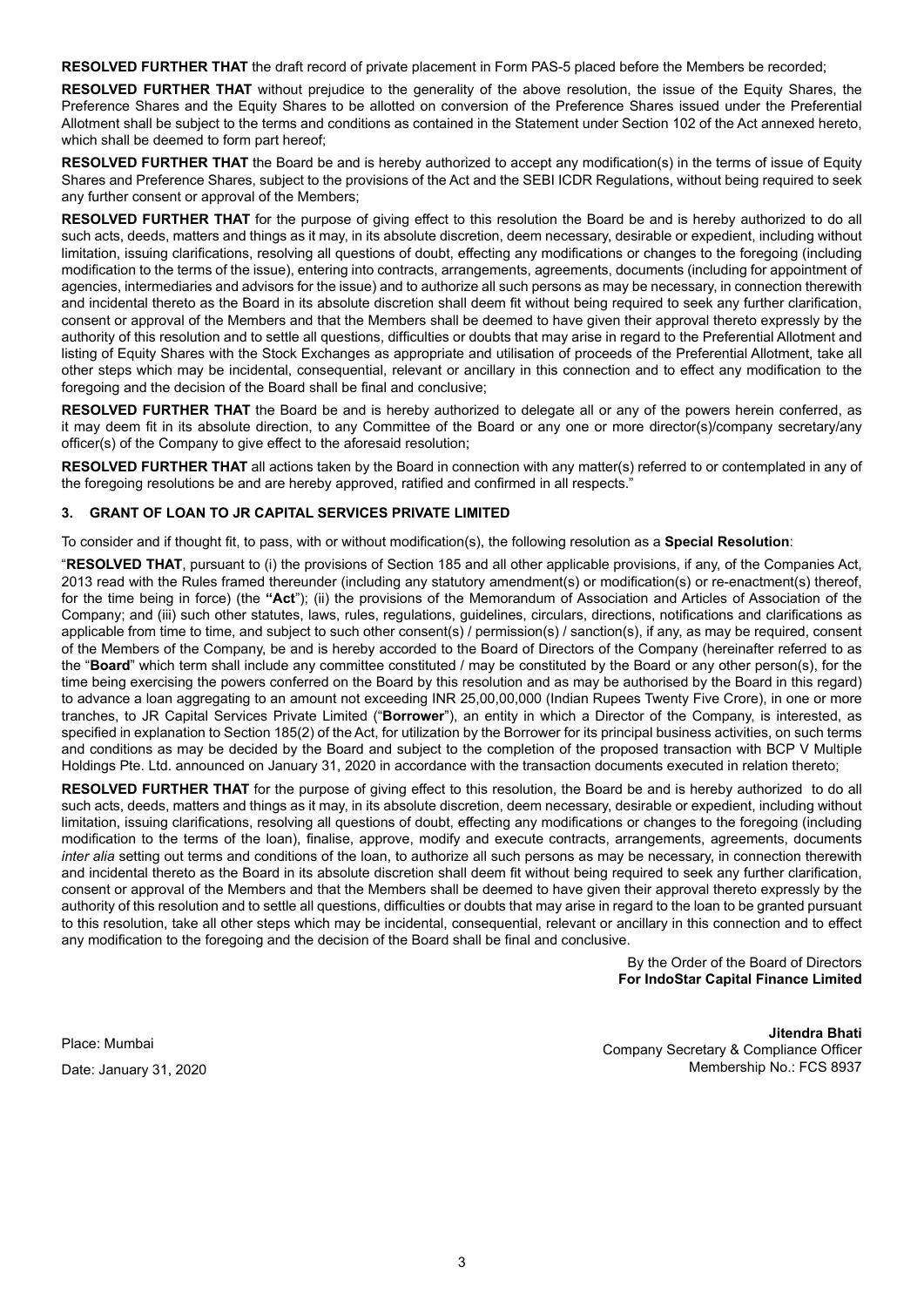# **NOTES:**

- 1. The Explanatory Statement pursuant to Section 102 and other relevant provisions of the Companies Act, 2013 (the **"Act"**) and the Secretarial Standards on General Meetings issued by the Institute of Company Secretaries of India (**"Secretarial Standards"**) for special business(es) as set out in the Notice convening Extraordinary General Meeting of the Company ("**EGM Notice**") is annexed hereto and forms part of the EGM Notice.
- 2. **A MEMBER ENTITLED TO ATTEND AND VOTE AT THE EXTRAORDINARY GENERAL MEETING ("EGM") IS ALSO ENTITLED TO APPOINT ONE OR MORE PERSONS AS PROXY TO ATTEND AND VOTE INSTEAD OF HIMSELF / HERSELF AND THE PROXY NEED NOT BE A MEMBER OF THE COMPANY. THE INSTRUMENT APPOINTING PROXY IN ORDER TO BE EFFECTIVE MUST BE DULY COMPLETED, STAMPED, SIGNED AND DEPOSITED WITH THE COMPANY AT ITS REGISTERED OFFICE NOT LATER THAN 48 HOURS BEFORE THE COMMENCEMENT OF THE EGM. A PROXY SHALL NOT HAVE THE RIGHT TO SPEAK AT THE EGM.**

Members are requested to note that a person can act as a proxy on behalf of the Members not exceeding 50 and holding in aggregate not more than 10% of the total share capital of the Company carrying voting rights. Provided that a Member holding more than 10% of the total share capital of the Company carrying voting rights may appoint a single person as a proxy and such person shall not act as a proxy for any other person or Member.

Proxies submitted on behalf of body corporate as Members of the Company must be supported by an appropriate resolution / authority / power of attorney, as applicable.

- 3. Every Member entitled to vote on the resolutions as set out in the EGM Notice shall during the period beginning 24 hours before the time fixed for the commencement of the EGM and ending with the conclusion of the EGM, be entitled to inspect the proxies lodged, at any time during normal business hours of the Company, provided not less than 3 days' notice in writing of the intention to do so is given to the Company.
- 4. Members who are body corporate intending to send their authorised representative(s) to attend the EGM are requested to send to the Company a certified copy of the resolution of its Board of Directors / other governing body authorising their representative(s) to attend and vote on their behalf at the EGM, pursuant to Section 113 of the Act.
- 5. Members / authorised representative(s) / proxies are requested to bring the Attendance Slip duly completed and signed at the venue of the EGM.
- 6. The EGM Notice, *inter alia,* indicating the process and manner of e-voting, along with the Attendance Slip and Proxy Form are being sent by electronic mode to all the Members whose e-mail address(es) are registered with the Company / Depository Participants / Registrar and Transfer Agent - Link Intime India Private Limited **("Link Intime")** for communication purposes, unless a Member has requested a physical copy of the same. For Members who have not registered their e-mail address(es) and / or have opted to receive a copy in physical form, physical copies of the EGM Notice along with the Attendance Slip and Proxy Form are being sent through permitted mode.

Members are requested to register / update their e-mail address(es) with their respective Depository Participants (in case of shares held in electronic / dematerialised mode) or Link Intime (in case of shares held in physical mode) for receiving the communication from the Company in electronic mode.

- 7. Members may note that the EGM Notice is also available on the website of the Company at https://www.indostarcapital.com/ investors-corner#investor-services as well as at the website of Central Depository Services (India) Limited ("**CDSL")** at www. evotingindia.com. Even after registering for e-communication, Members can receive the communication in physical form upon making a request to the Company at investor.relations@indostarcapital.com or to Link Intime at rnt.helpdesk@linkintime.co.in.
- 8. Members may note that the EGM Notice will not be distributed at the venue of the EGM. Members are requested to bring their copy of the EGM Notice at the venue of the EGM.
- 9. A route map giving directions to reach the venue of EGM is given at the end of the EGM Notice. The prominent landmark for the venue of the EGM is **"Nehru Planetarium"**.
- 10. All the documents referred to in the EGM Notice and the explanatory statement annexed to the EGM Notice will be available for inspection by the Members of the Company at the Registered & Corporate office of the Company on all working days (except Saturdays, Sundays and bank and public holidays) from 2 p.m. to 4 p.m. up to the date of the EGM and shall also be available at the EGM. The certificate from the Statutory Auditors of the Company confirming that the preferential allotment is being made in accordance with the requirements of the Securities and Exchange Board of India (Issue of Capital and Disclosure Requirements) Regulations, 2018, will be available for inspection at the EGM.
- 11. Members holding shares in physical mode and desirous of nominating any person as his / her nominee may send the duly filed nomination form in SH-13 or desirous of cancelling the earlier nomination and recording fresh nomination may send the duly filled form SH-14 to Link Intime. Members can obtain the blank form SH-13 and SH-14 from Link Intime. Members holding shares in electronic / dematerialised mode can contact their respective Depository Participants to either nominate any person as a nominee or cancel the earlier nomination and record fresh nomination.
- 12. Members are requested to:
	- a) register / notify any change in their registered address / Permanent Account Number / bank mandates to Link Intime, in case of shares held in physical form;
	- b) register / notify any change in their registered address / Permanent Account Number / bank mandates to the respective Depository Participants, in case of shares held in electronic / dematerialised form;
	- c) quote their folio number(s) / Client ID and DP ID / Beneficiary ID in all their correspondence.
- 13. Members are requested to send their queries, if any, relating to the resolutions set out in the EGM Notice to the Company Secretary / Chief Financial Officer of the Company at investor.relations@indostarcapital.com on or before **Wednesday, February 26, 2020,** so that the answers / details can be kept ready at the EGM.

# 14. **INSTRUCTIONS FOR VOTING THROUGH ELECTRONIC MEANS**

I. In compliance with the provisions of Section 108 of the Act read with Rule 20 of the Companies (Management and Administration) Rules, 2014, as amended from time to time, Regulation 44 of the Securities and Exchange Board of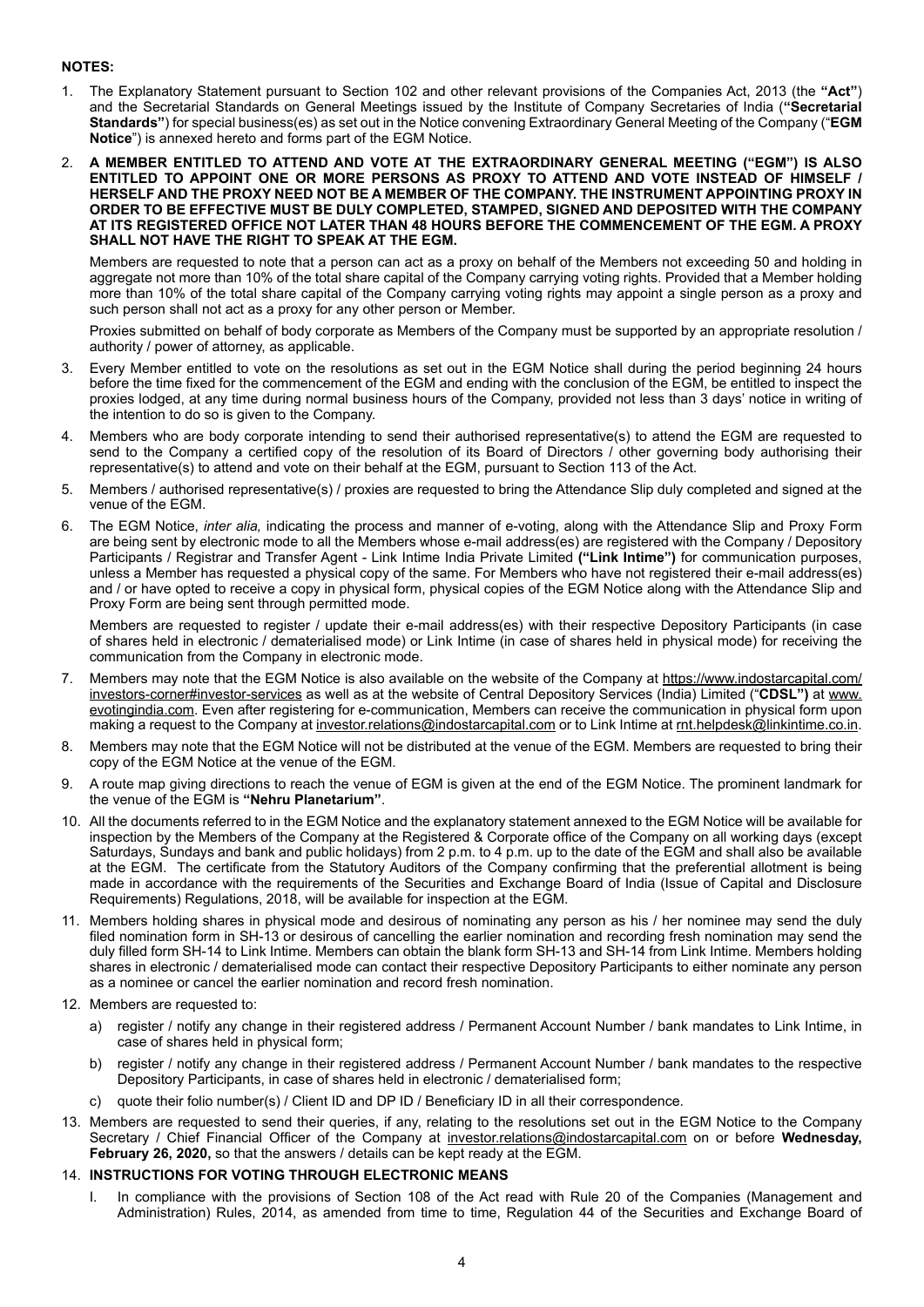India (Listing Obligations and Disclosure Requirements) Regulations, 2015 and Secretarial Standards, the Members of the Company are provided with the facility to exercise their right to vote on the resolutions set out in the EGM Notice by electronic means from a place other than the venue of EGM **("remote e-voting")**. The Company has engaged the services of CDSL to provide the remote e-voting facility.

- II. The facility of voting through ballot paper shall be available at the venue of EGM for the Members attending the EGM and who have not already cast their vote by remote e-voting. However, Members who have cast their vote by remote e-voting prior to the EGM may attend the EGM but shall not be entitled to cast their vote again through ballot paper.
- III. Members are requested to note that since the resolutions set out in the EGM Notice will be conducted through electronic means, the said resolutions will not be decided on show of hands.
- IV. The remote e-voting period commences on **Thursday, February 27, 2020 at 09:00 a.m. (IST)** and ends on **Saturday,**  February 29, 2020 at 05:00 p.m. (IST), after which the facility will be blocked by CDSL and the remote e-voting shall not be allowed beyond the said end date and time. Members of the Company holding shares either in the physical mode or electronic / dematerialised mode as on the **cut-off date i.e., Monday, February 24, 2020** shall be entitled to cast votes on the resolutions set out in the EGM Notice by remote e-voting or voting through ballot paper at the EGM. Any person who is not a Member as on the **cut-off date i.e., Monday, February 24, 2020** should treat the EGM Notice for information purpose only.
- V. The voting rights of the Members shall be in proportion of the amount paid-up on the equity shares held by a Member with the total equity share capital of the Company as on the **cut-off date i.e. Monday, February 24, 2020**.
- VI. Any person, who acquires shares of the Company and become Member of the Company after dispatch of the EGM Notice and holding shares as of the cut-off date i.e. **Monday, February 24, 2020**, may obtain the User ID and password by sending a request to Link Intime at rnt.helpdesk@linkintime.co.in. However, if you are already registered with CDSL for remote e-voting then you can use your existing User ID and password for casting your vote.
- VII. Members are requested to note that once the vote on a resolution is cast by a Member by remote e-voting, he / she shall not be allowed to change it subsequently or cast the vote again.
- VIII. A Member can opt for only single mode of voting i.e. either through e-voting or by ballot paper. If a Member casts votes by both modes then voting done through e-voting shall prevail and vote by ballot paper shall be treated as invalid.
- IX. Details of persons to be contacted for any issues / queries / grievances relating to remote e-voting:

#### **CDSL:**

Member may refer to the Frequently Asked Questions **("FAQs")** and e-voting user manual available at www.evotingindia. com, under **"Help"** section or may contact **Mr. Rakesh Dalvi, Manager at Central Depository Services (India) Limited,**  Marathon Futurex, A-Wing, 25<sup>th</sup> Floor, NM Joshi Marg, Lower Parel, Mumbai - 400013 or send an e-mail to helpdesk. evoting@cdslindia.com or can call on the toll free no. 1800225533.

#### **Company**

Member may contact **Mr. Jitendra Bhati, Company Secretary & Compliance Officer at One Indiabulls Center, 20th Floor, Tower 2A, Jupiter Mills Compound, Senapati Bapat Marg, Mumbai – 400013** or send an e-mail at investor. relations@indostarcapital.com or call at 022 43157000.

- X. The process and manner of casting vote by remote e-voting is explained hereunder:
	- Visit the e-voting website of CDSL by opening the web browser and typing the web address as www.evotingindia.com.
		- Click on the "Shareholders / Members" tab.
	- Now enter your User ID, as detailed below:
		- a. For CDSL: 16 digits beneficiary ID;
		- b. For NSDL: 8 Character DP ID followed by 8 Digits Client ID;
		- c. Members holding shares in physical mode should enter their **"Folio No"** registered with the Company.
	- l Next enter the characters as displayed and Click on **"Login"**.
	- l Please follow the following step after clicking on **"Login"**:

| <b>Existing Users</b> |                                                                                                                                                                                                  |  | <b>New Users</b>                                                                                                                                                                                                                                                                                                                                                                                 |  |  |  |
|-----------------------|--------------------------------------------------------------------------------------------------------------------------------------------------------------------------------------------------|--|--------------------------------------------------------------------------------------------------------------------------------------------------------------------------------------------------------------------------------------------------------------------------------------------------------------------------------------------------------------------------------------------------|--|--|--|
| $\bullet$             | In case a Member has already used  .<br>the remote e-voting facility of CDSL for<br>any other company, should use their<br>existing User ID and Password.<br>If a Member has forgotten his / her |  | Members who have updated their PAN with the Company /<br>Depository Participants / Link Intime, please enter your 10 digit<br>alpha-numeric PAN issued by Income Tax Department (applicable)<br>for both the Members holding shares in electronic / dematerialized<br>mode or physical mode)                                                                                                     |  |  |  |
|                       | password, they can retrieve the same<br>by clicking on "Forgot Password"                                                                                                                         |  | Members who have not updated their PAN with the Company /<br>Depository Participants / Link Intime are requested to use the<br>sequence number which is printed / provided on Attendance Slip /<br>email.                                                                                                                                                                                        |  |  |  |
|                       |                                                                                                                                                                                                  |  | <b>AND</b>                                                                                                                                                                                                                                                                                                                                                                                       |  |  |  |
|                       |                                                                                                                                                                                                  |  | Enter the Dividend Bank Details OR Date of Birth (in dd/mm/yyyy<br>format) as recorded with your Depository Participants / Company /<br>Link Intime. In case the said details are not recorded, Members are<br>requested to use the Folio No. (in case of shares in Physical mode)<br>and Beneficiary ID / DP ID and Client ID. (in case of shares held in<br>electronic / dematerialised mode). |  |  |  |

- l After entering the aforesaid details appropriately, click on **"SUBMIT"** tab.
- l Members holding shares in physical mode will then directly reach the EVSN selection screen. The details can be used only for using the remote e-voting facility for the resolutions contained in the EGM Notice.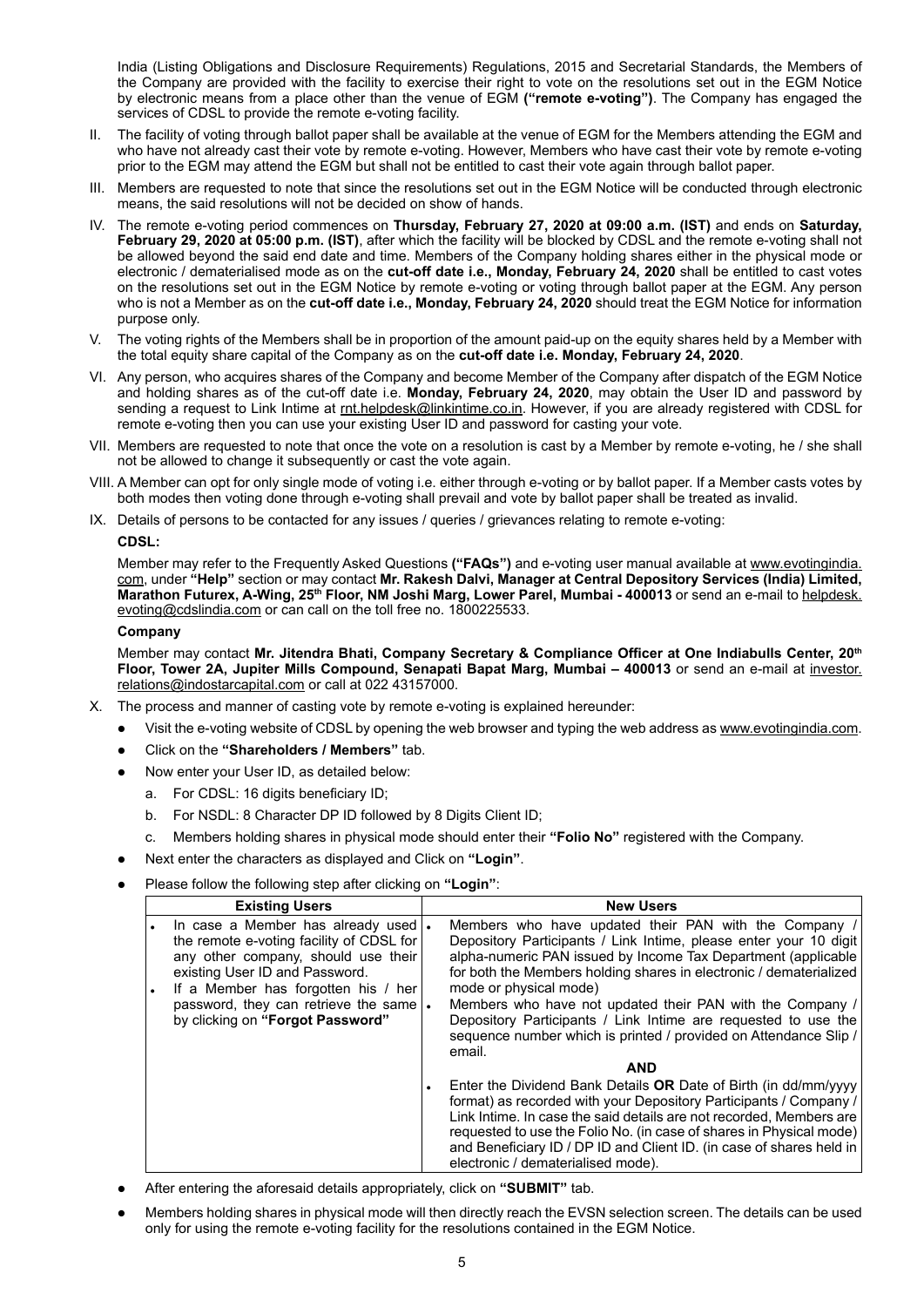- l Members holding shares in electronic / dematerialised mode will reach **"Password Creation"** menu wherein they are required to mandatorily enter their login password in the new password field. In case a Member is new user, kindly note that this password is to be also used for voting on resolutions of any other company on which they are eligible to vote, provided that company opts for remote e-voting through CDSL platform. It is strongly recommended not to share your password with any other person and take utmost care to keep your password confidential.
- l Click on the EVSN "**200204003**" of the Company on which you choose to vote.
- l On the voting page, you will see **"RESOLUTION DESCRIPTION"** and against the same the option **"YES/NO"** for voting. Select the option **YES** or **NO** as desired against each resolution. The option YES implies that you assent to a particular resolution and option NO implies that you dissent to a particular resolution.
- If you wish to view the entire resolution details, click on the "RESOLUTIONS FILE LINK".
- l After selecting the resolution you have decided to vote on, click on **"SUBMIT"**. A confirmation box will be displayed. If you wish to confirm your vote, click on **"OK"**, else to change your vote, click on **"CANCEL"** and accordingly modify your vote. Once you **"CONFIRM"** your vote on the resolution, you will not be allowed to modify your vote.
- l You can also take a print of the votes cast by clicking on **"Click here to print"** option on the voting page.
- If a demat account holder has forgotten the changed login password then enter the User ID and the image verification code and click on Forgot Password & enter the details as prompted by the system.
- l Members can also cast their vote using CDSL's mobile application m-Voting available for android based mobiles. The m-Voting application can be downloaded from Google Play Store. Apple and Windows phone users can download the application from the App Store and the Windows Phone Store, respectively. Please follow the instructions as prompted by the mobile application while voting on your mobile.

#### l **Note for Non – Individual Shareholders and Custodians**

- a. Non-Individual shareholders (i.e. other than Individuals, HUF, NRI etc.) and Custodian are required to log on to www.evotingindia.com and register themselves as Corporates.
- b. A scanned copy of the Registration Form bearing the stamp and sign of the entity should be emailed to helpdesk. evoting@cdslindia.com.
- c. After receiving the login details a Compliance User should be created using the admin login and password. The Compliance User would be able to link the account(s) for which they wish to vote on.
- d. The list of accounts linked in the login should be mailed to helpdesk.evoting@cdslindia.com and on approval of the accounts they would be able to cast their vote.
- e. A scanned copy of the Board Resolution and Power of Attorney which they have issued in favour of the Custodian, if any, should be uploaded in PDF format in the system for the scrutinizer to verify the same.
- XI. **Mr. Mukesh Siroya, (Membership No. F5682), M/s M. Siroya and Company, Practicing Company Secretaries**, have been appointed as the Scrutinizer to scrutinize the remote e-voting process and voting by ballot paper at the EGM, in a fair and transparent manner.
- XII. The Scrutinizer shall after the conclusion of voting at the EGM, first count the votes cast at the EGM and thereafter unblock the votes cast through remote e-voting in the presence of at least 2 witnesses not in the employment of the Company and shall make, not later than 48 hours from the conclusion of the EGM, a consolidated Scrutinizer's Report of the total votes cast in favour or against, if any, to the Chairman or any other person authorised in this behalf, who shall countersign the same.
- XIII. The Chairman or any other person authorized in this behalf shall forthwith on receipt of the consolidated Scrutinizer's Report, declare the results of the voting. The results declared along with the Scrutinizer's Report shall be placed on the Company's website at www.indostarcapital.com and on the website of CDSL e-Voting at www.evotingindia.com immediately after the results are declared by the Chairman or any other person so authorised. Simultaneously, the same will also be communicated to the BSE Limited and the National Stock Exchange of India Limited, where the equity shares of the Company are listed.
- XIV. The resolutions as set out in the EGM Notice shall be deemed to be passed on the date of the EGM i.e. **Sunday, March 01, 2020**, subject to receipt of the requisite number of votes in favour of the resolution(s).

## **ANNEXURE TO THE NOTICE CONVENING THE EXTRAORDINARY GENERAL MEETING TO BE HELD ON MARCH 01, 2020 ("EGM NOTICE")**

#### **EXPLANATORY STATEMENT PURSUANT TO SECTION 102(1) AND OTHER RELEVANT PROVISION(S) OF THE COMPANIES ACT, 2013 AND THE SECRETARIAL STANDARDS ON GENERAL MEETINGS ISSUED BY THE INSTITUTE OF COMPANY SECRETARIES OF INDIA**

# **ITEM NO. 1**

#### **INCREASE OF AUTHORISED SHARE CAPITAL OF THE COMPANY AND CONSEQUENT ALTERATION OF CLAUSE V(a) OF THE MEMORANDUM OF ASSOCIATION OF THE COMPANY**

As a part of the growth strategy and to strengthen the financial position of the Company for meeting funding requirements of the Company, the Board of Directors of the Company at its meeting held on January 31, 2020 had, subject to the consent of the Members of the Company, approved fund raising by way of issue of Equity Shares and Preference Shares and consequentially proposed increase in and alteration of the authorised share capital of the Company.

At present, the authorised share capital of the Company is INR 110,00,00,000 (Indian Rupees One Hundred and Ten Crore) divided into 11,00,00,000 (Eleven Crore) Equity Shares of INR 10 (Indian Rupees Ten) each. In view of the proposed fund raising, the Company is planning to increase and alter the authorised share capital from INR 110,00,00,000 (Indian Rupees One Hundred and Ten Crore) divided into 11,00,00,000 (Eleven Crore) Equity Shares of INR 10 (Indian Rupees Ten) each, to INR 165,00,00,000 (Indian Rupees One Hundred and Sixty Five Crore) divided into 15,25,00,000 (Fifteen Crore Twenty Five Lakh) Equity Shares of INR 10 (Indian Rupees Ten) each and 1,25,00,000 (One Crore Twenty Five Lakh) Preference Shares of INR 10 (Indian Rupees Ten) each.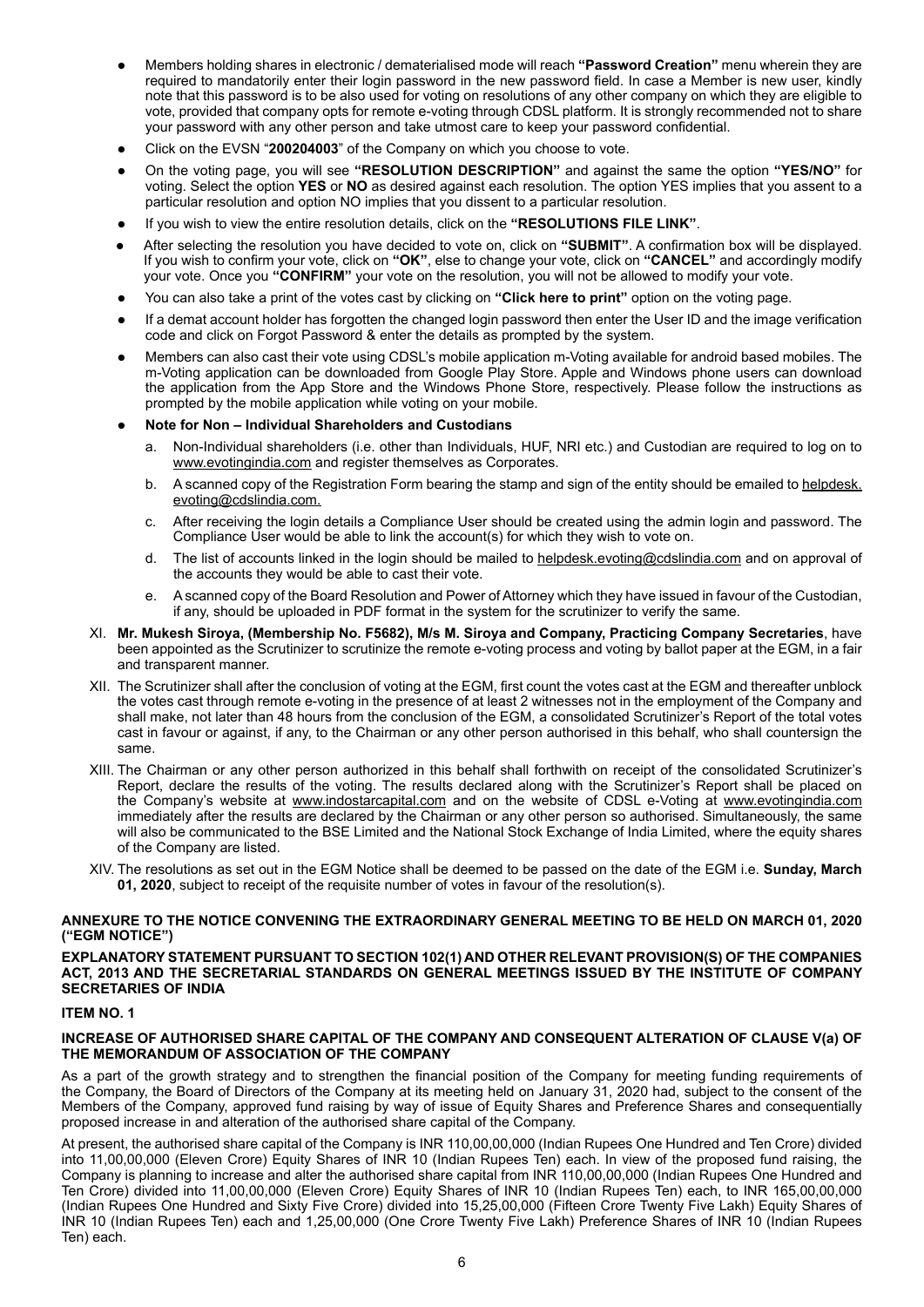The proposed increase and alteration in the authorised share capital of the Company will require consequent alteration to Clause V(a) of the Memorandum of Association of the Company relating to share capital.

Members are requested to note that Members approval is required (i) in terms of Section 61 and Section 64 of the Companies Act, 2013 for increase in authorised share capital of the Company; and (ii) in terms of Section 13 of the Companies Act, 2013 for consequent alteration of Clause 'V(a)' of the Memorandum of Association of the Company.

The draft of the current and amended Memorandum of Association of the Company are available for inspection by the Members of the Company at the Registered & Corporate Office of the Company on all working days (except Saturdays, Sundays and bank and public holidays) from 2 p.m. to 4 p.m. up to the date of the Extraordinary General Meeting ("**EGM**") and shall also be available at the EGM.

The Board of Directors of the Company recommends the resolution as set out in Item No. 1 of the EGM Notice to the Members for their consideration and approval by way of an Ordinary Resolution.

None of the Promoters, Directors or Key Managerial Personnel of the Company or their relatives are, in any way, concerned or interested, financially or otherwise, in the Ordinary Resolution set out at Item No. 1 of the EGM Notice except to the extent of their respective shareholding in the Company.

## **ITEM No. 2**

### **ISSUANCE OF EQUITY SHARES AND COMPULSORILY CONVERTIBLE PREFERENCE SHARES ON A PREFERENTIAL BASIS AND MATTERS RELATED THEREWITH**

The board of directors of the Company (the "**Board**") at its meeting held on January 31, 2020 had, subject to the approval of the Members and such other approvals as may be required, approved the proposal to issue, offer and allot on preferential and private placement basis, for cash, to BCP V Multiple Holdings Pte. Ltd. ("**Proposed Allottee**") (i) 3,01,72,414 (Three Crore One Lakh Seventy Two Thousand Four Hundred and Fourteen ) equity shares of the Company of the face value of INR 10 (Indian Rupees Ten) each ("**Equity Shares**") at a price of INR 290 (Indian Rupees Two hundred and Ninety) per Equity Share aggregating to approximately INR 875 Crore (Indian Rupees Eight Hundred and Seventy Five Crore); and (ii) 1,20,68,966 (One Crore Twenty Lakh Sixty Eight Thousand Nine Hundred and Sixty Six) compulsorily convertible preference shares of the Company of the face value of INR 10 (Indian Rupees Ten) each ("**Preference Shares**") at a price of INR 290 (Indian Rupees Two Hundred and Ninety) per Preference Share, aggregating to approximately INR 350 Crore (Indian Rupees Three Hundred and Fifty Crore), collectively aggregating to approximately INR 1,225 Crore (Indian Rupees One Thousand Two Hundred and Twenty Five Crore) ("**Preferential Allotment**").

Pursuant to the same, the Company, the Proposed Allottee and Indostar Capital entered into a share subscription agreement dated January 31, 2020 ("**SSA**"). Simultaneously with the execution of the SSA, the Company, the Proposed Allottee and Indostar Capital also entered into a shareholders' agreement dated January 31, 2020 ("**SHA**").

In terms of the provisions of Sections 42, 55 and 62(1)(c), and other applicable provisions, if any, of the Companies Act, 2013, and Rules framed thereunder including Rule 9 and 13 of the Companies (Share Capital and Debentures) Rules, 2014, as amended and Rule 14 of the Companies (Prospectus and Allotment of Securities) Rules, 2014, as amended and the Securities and Exchange Board of India (Issue of Capital and Disclosure Requirements) Regulations, 2018 as amended ("**SEBI ICDR Regulations**"), any preferential allotment of securities is required to be approved by the Members of the Company by way of a special resolution.

Therefore, the consent of the Members is being sought by a special resolution to enable the Board to issue Equity Shares and Preference Shares as may be permitted under applicable laws to the Proposed Allottee in accordance with the provisions of the Companies Act, 2013 and Rules made thereunder, SEBI ICDR Regulations, as amended, and any other applicable laws, including with respect to the pricing of the Equity Shares and Preference Shares proposed to be issued under Preferential Allotment.

Necessary information / details in respect of the proposed Preferential Allotment of Equity Shares and Preference Shares in terms of Sections 42 and 62 of the Act, read with Rule 9 and 13 of the Companies (Share Capital and Debentures) Rules, 2014, as amended and Rule 14 of the Companies (Prospectus and Allotment of Securities) Rules, 2014, as amended and Chapter V of the SEBI ICDR Regulations are as under:

**1. Particulars of the issue including terms of issue, issue size, date of passing of Board resolution, kind of securities offered, nature of such shares i.e. cumulative or non - cumulative, participating or non - participating, convertible or non – convertible, nominal value of and total number of securities to be issued, rate of dividend and the issue price**

The Board at its meeting held on January 31, 2020 had, subject to the approval of the Members and subject to receipt of such other approval or permission from any regulatory authority or the Central Government as may be required, approved the issue of following securities to the Proposed Allottee, on a preferential and private placement basis, for cash consideration:

- (i) 3,01,72,414 (Three Crore One Lakh Seventy Two Thousand Four Hundred and Fourteen) Equity Shares of the face value of INR 10 (Indian Rupees Ten) each at a price of INR 290 (Indian Rupees Two Hundred and Ninety) per Equity Share aggregating to approximately INR 875 Crore (Indian Rupees Eight Hundred and Seventy Five Crore); and
- (ii) 1,20,68,966 (One Crore Twenty Lakh Sixty Eight Thousand Nine Hundred and Sixty Six) compulsorily convertible preference shares having face value of INR 10 (Indian Rupees Ten), at a price of INR 290 (Indian Rupees Two Hundred and Ninety) per Preference Share ("**Issue Price**"), aggregating to approximately INR 350 Crore (Indian Rupees Three Hundred and Fifty Crore), wherein each Preference Share will carry a dividend of 10% (ten percent) per annum (calculated on Issue Price), payable on a yearly basis and can be converted to 1 (One) Equity Share per Preference Share within 18 (eighteen) months from the date of issuance.

An amount equivalent to 100% of the Issue Price shall be payable at the time of issue and allotment of each Preference Share and no amount shall be payable by the Proposed Allottee at the time of allotment of Equity Shares pursuant to the conversion of the Preference Share(s) to Equity Share(s). The amount paid against Preference Shares shall be adjusted / set-off against the issue price for the resultant Equity Shares.

The Preference Shares shall carry a dividend rate of 10% (ten percent) per annum (calculated on Issue Price) net of any taxes, payable on a yearly basis. The Preference Shares are not redeemable in nature and shall be cumulative and non-participating in nature.

The Preference Shares shall rank senior and superior to the Equity Shares of the Company currently issued with respect to dividend distribution and repayment, in case of a winding up or repayment of capital. Equity Shares to be allotted upon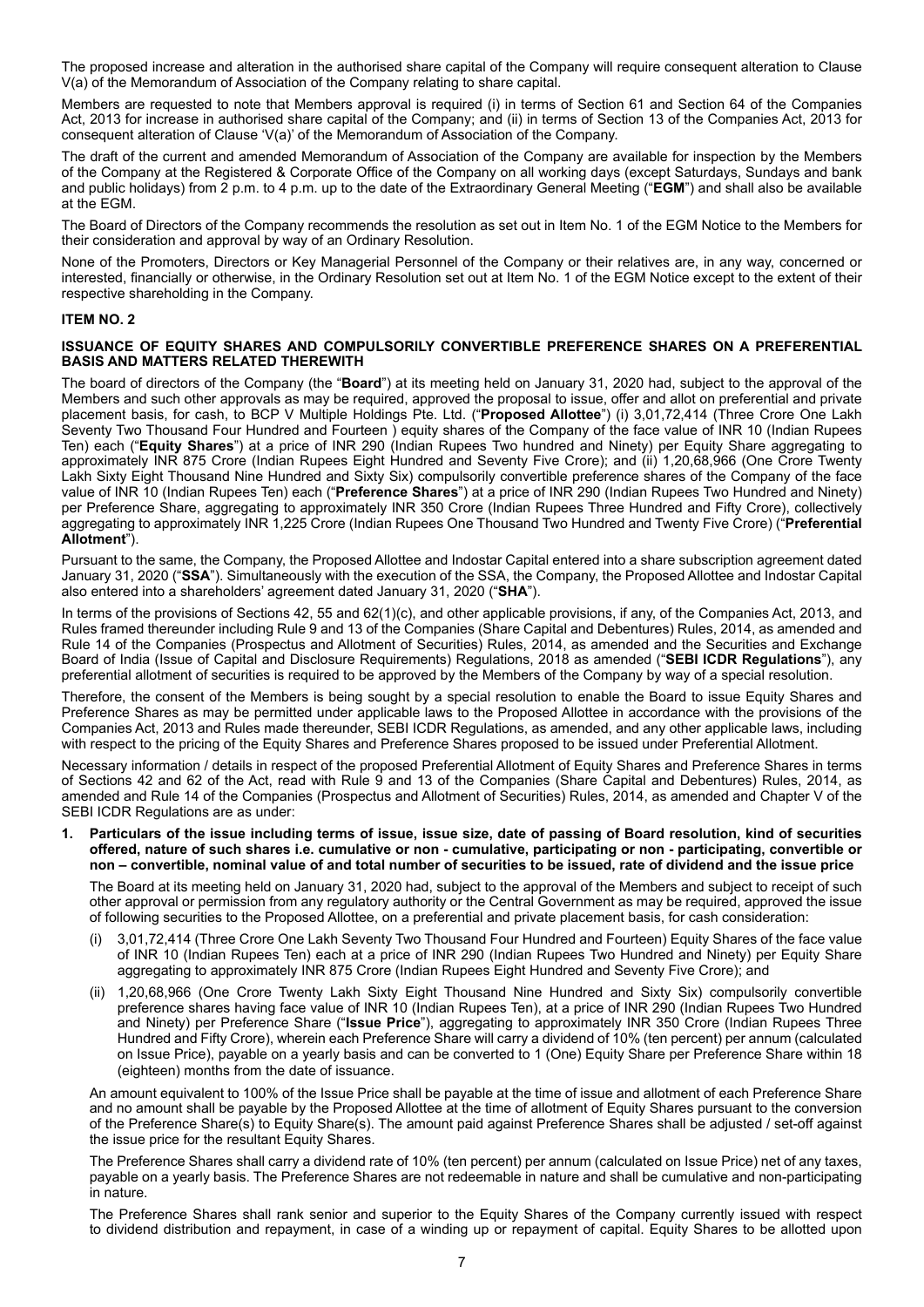conversion of Preference Shares shall rank *pari passu* with the Equity Shares of the Company, in all respects, in accordance with applicable law. Upon winding up or liquidation of the Company, all the Preference Shares shall be entitled to distribution in accordance with applicable law.

The Preferential Allotment to the Proposed Allottee will be subject to applicable transfer restrictions stipulated under the SHA and Regulation 168 of the SEBI ICDR Regulations.

The other terms and conditions of the Preferential Allotment of the Equity Shares and Preference Shares are as stated in the resolution and this explanatory statement.

#### **2. The terms of redemption, including the tenure of redemption, redemption of shares at premium and if the preference shares are convertible, the terms of conversion**

The Preference Shares shall not be capable of being redeemed, but shall be convertible into Equity Shares within 18 (eighteen) months from the date of issuance of the Preference Shares, and in the event this option is not exercised within the 18 (eighteen) month period, the Preference Shares shall mandatorily convert into Equity Shares at the end of 18 (eighteen) months from the date of issuance of the Preference Shares.

# **3. The manner of issue of shares**

Private placement and preferential allotment to BCP V Multiple Holdings Pte. Ltd., a company registered under the laws of Singapore with PAN AAICB1835H and having its registered office at Income at Raffles 16 Collyer, Quay, 19-00, Singapore 049318 ("**Proposed Allottee**").

## **4. The manner and modes of redemption**

Not applicable, as the Preference Shares are compulsorily convertible into Equity Shares of the Company.

## **5. Objects of the Preferential Allotment**

The proceeds of the shares issued under the Preferential Allotment shall be utilized for onward lending in accordance with the applicable laws, for general corporate purposes, for repaying indebtedness of the Company and its subsidiaries, business acquisitions in the existing segments or otherwise as agreed in accordance with the business plan.

## **6. Relevant Date**

In terms of the provisions of Chapter V of the SEBI ICDR Regulations, the Relevant Date for determining the floor price for the Preferential Allotment of the Equity Shares being issued and the Equity Shares to be allotted on conversion or exchange of the Preference Shares is Friday, January 31, 2020.

## **7. Basis on which the floor price has been arrived at and justification for the price (including premium, if any):**

The Equity Shares of the Company are listed on the BSE Limited ("**BSE**") and the National Stock Exchange of India Limited ("**NSE**") (NSE together with BSE shall hereinafter be referred to as the "**Stock Exchanges**"). The Equity Shares are frequently traded and the share prices on NSE being the stock exchange with higher trading volumes for the said period, have been considered for arriving at floor price of the shares to be allotted under the Preferential Allotment in accordance with the SEBI ICDR Regulations.

In terms of the applicable provisions of the SEBI ICDR Regulations, the minimum price at which the Equity Shares and Preference Shares shall be allotted is INR 251.65 (Indian Rupees Two Hundred and Fifty One and Sixty Five Paise only), being higher of the following:

- Average of the weekly high and low of the volume weighted average price of the Equity Shares quoted on NSE, during the 26 (twenty six) weeks preceding the Relevant Date, i.e. INR 222.07 (Indian Rupees Two Hundred and Twenty Two and Seven Paise only) per Equity Share; or
- (ii) Average of the weekly high and low of the volume weighted average price of the Equity Shares quoted on NSE, during the 2 (two) weeks preceding the Relevant Date i.e. INR 251.65 (Indian Rupees Two Hundred and Fifty One and Sixty Five Paise only) per Equity Share.

The pricing of the Equity Shares to be allotted on preferential basis is INR 290 (Indian Rupees Two Hundred and Ninety only) per Equity Share and the pricing of the Preference Shares convertible into equivalent number of Equity Shares of face value of INR 10 (Indian Rupees Ten) each is INR 290 (Indian Rupees Two Hundred and Ninety only) per Preference Share, which is higher than the minimum price determined in accordance with the applicable provisions of SEBI ICDR Regulations.

# **8. Amount which the Company intends to raise by way of such securities / size of the issue**

The Company intends to raise an amount aggregating to approximately INR 1,225 (Indian Rupees One Thousand Two Hundred and Twenty Five Crore) pursuant to the Preferential Allotment.

## **9. Intent of the promoters, directors or key managerial personnel of the Company to subscribe to the Preferential Allotment**

The Equity Shares and Preference Shares shall be offered to the Proposed Allottee only.

None of the promoters, directors or key managerial personnel of the Company intends to subscribe to any of the Equity Shares / Preference Shares proposed to be issued under the Preferential Allotment.

# **10. Time frame within which the Preferential Allotment shall be completed and terms of conversion**

As required under the SEBI ICDR Regulations, the Equity Shares and Preference Shares shall be allotted by the Company within a period of 15 (fifteen) days from the date of passing of the resolution at Item No. 2 of the EGM Notice provided that where the allotment of the proposed Equity Shares and Preference Shares is pending on account receipt of any approval or permission from any regulatory authority or the Central Government, the allotment shall be completed within a period of 15 (fifteen) days from the date of receipt of last of such approvals or permissions.

The Preference Shares may be converted by the Preference Share holder, at any time within a period of 18 (eighteen) months from the date of issuance of the Preference Shares by delivering a notice of conversion to the Company requesting the conversion of the relevant portion of the Preference Shares proposed to be converted on a date designated as the specified conversion date in such notice. The Company shall accordingly, without any further approval from the Members of the Company, allot the corresponding number of Equity Shares in dematerialized form.

## **11. Shareholding pattern of the Company before and after the Preferential Allotment and expected dilution in Equity Share Capital upon conversion of Preference Shares**

Please refer to **Annexure A** to this EGM Notice for details.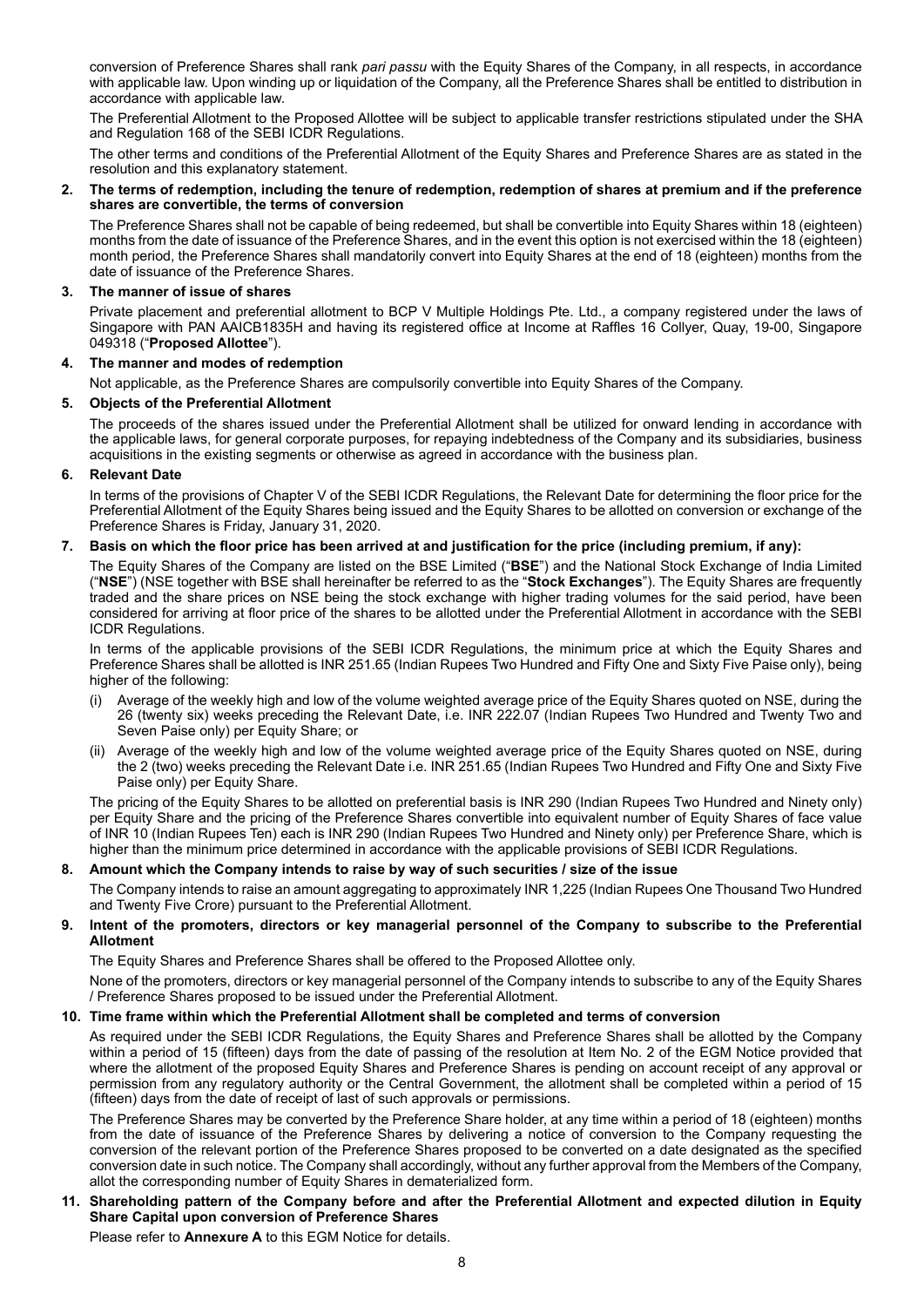#### **12. Names of the Proposed Allottee, identity of the natural persons who are the ultimate beneficial owners of the shares proposed to be allotted and/or who ultimately control the Proposed Allottee, the percentage of post preferential issue capital that may be held by them**

The Proposed Allottee, BCP V Multiple Holdings Pte. Ltd., is a company registered under the laws of Singapore with PAN AAICB1835H and having its registered office at Income at Raffles 16 Collyer, Quay, 19-00, Singapore 049318.

The Company has been informed that the Proposed Allottee is a wholly owned subsidiary of BCP V Holdings Pte. Ltd. (Singapore). BCP V Holdings Pte. Ltd. (Singapore) is ultimately controlled by Brookfield Asset Management Inc. Brookfield Asset Management Inc. is traded on the New York Stock Exchange and the Toronto Stock Exchange. No individual investors / natural persons own 10% or more of Brookfield Asset Management Inc.

| Name of<br><b>Proposed</b><br><b>Allottee</b> | Category         | Pre-<br>issue<br>holding | Number of<br><b>Equity Shares</b><br>to be allotted | Number of<br><b>Preference</b><br>Shares to be<br>allotted | <b>Number</b><br>of Equity<br>Shares to be<br>allotted post<br>conversion of<br>the Preference<br><b>Shares</b> | <b>Holding</b><br>$%$ post<br>allotment<br>of Equity<br>Shares <sup>1</sup> | Holding % post<br>conversion<br>of Preference<br>Shares <sup>2</sup> |
|-----------------------------------------------|------------------|--------------------------|-----------------------------------------------------|------------------------------------------------------------|-----------------------------------------------------------------------------------------------------------------|-----------------------------------------------------------------------------|----------------------------------------------------------------------|
| BCP V<br>Multiple<br>Holdings<br>Pte. Ltd.    | Non-<br>promoter | Nil                      | 3,01,72,414                                         | 1,20,68,966                                                | 1,20,68,966                                                                                                     | 24.64%                                                                      | 31.40%                                                               |

<sup>1</sup>Excluding impact of secondary purchases from Indostar Capital, Preference Shares, Shares to be allotted under Employee Stock Option Plans and mandatory Open Offer (defined herein below).

2 Excluding impact of secondary purchases from Indostar Capital, Shares to be allotted under Employee Stock Option Plans and mandatory Open Offer (defined herein below).

# **13. The change in control, if any, in the Company that would occur consequent to the Preferential Allotment**

Simultaneously with the execution of the SSA and SHA, the Proposed Allottee has made a public announcement for an open offer to the public shareholders of the Company in accordance with Regulations 3(1) and 4 of the Securities and Exchange Board of India (Substantial Acquisition of Shares and Takeovers) Regulations, 2011, as amended ("**Open Offer**"). In terms of the SSA and SHA, the Proposed Allottee shall acquire control of the Company and shall also become the promoter of the Company in accordance with the provisions of the Securities and Exchange Board of India (Listing Obligations and Disclosure Requirements) Regulations, 2015, as amended ("**SEBI Listing Regulations**"). Indostar Capital will continue to be in control and classified as a promoter of the Company.

## **14. Lock-in Period**

The Equity Shares (including those arising from conversion of Preference Shares) and Preference Shares shall be locked-in for such period as may be specified under Regulations 167 and 168 of the SEBI ICDR Regulations.

The entire pre-preferential allotment shareholding of the Proposed Allottee in the Company, if any, shall be locked-in from the Relevant Date up to a period of 6 (six) months from the date of the trading approval as specified under Regulation 167(6) of the SEBI ICDR Regulations.

# **15. Undertakings**

- (i) Neither the Company, nor any of its directors and / or promoters have been declared as wilful defaulter as defined under the SEBI ICDR Regulations.
- (ii) Neither the Company nor any of its directors and / or promoters is a fugitive economic offender as defined under the SEBI ICDR Regulations.
- (iii) As the Equity Shares have been listed for a period of more than 26 (twenty six) weeks as on the Relevant Date, the provisions of Regulation 164(3) of SEBI ICDR Regulations governing re-computation of the price of shares shall not be applicable.
- (iv) The Company shall re-compute the price of the relevant shares to be allotted under the Preferential Allotment in terms of the provisions of SEBI ICDR Regulations where it is required to do so.
- (v) If the amount payable on account of the re-computation of price is not paid within the time stipulated in SEBI ICDR Regulations, the relevant shares to be allotted under the Preferential Allotment shall continue to be locked-in till the time such amount is paid by the Proposed Allottee.

# **16. Auditors' Certificate**

The certificate from S. R. Batliboi & Co. LLP., Chartered Accountants*,* being the Statutory Auditors of the Company certifying that the Preferential Allotment is being made in accordance with the requirements contained in the SEBI ICDR Regulations shall be available for inspection by the Members at the extraordinary general meeting.

#### **17. The number of persons to whom Preferential Allotment have already been made during the year, in terms of number of securities as well as price**

From April 1, 2019 till the date of the EGM Notice, the Company has not issued any equity shares or preference shares on preferential basis.

# **18. The class of persons to whom the allotment is proposed to be made**

The Preferential Allotment is proposed to be made to the Proposed Allottee, i.e. BCP V Multiple Holdings Pte. Ltd., a company registered under the laws of Singapore with PAN AAICB1835H and having its registered office at Income at Raffles 16 Collyer, Quay, 19-00, Singapore 049318.

The Proposed Allottee is not a promoter or member of the promoter group of the Company as on date.

However, as mentioned above, in terms of the SSA and SHA, the Proposed Allottee shall acquire control of the Company and shall also become the promoter of the Company in accordance with the provisions of the SEBI Listing Regulations. Indostar Capital will continue to be in control and classified as a promoter of the Company.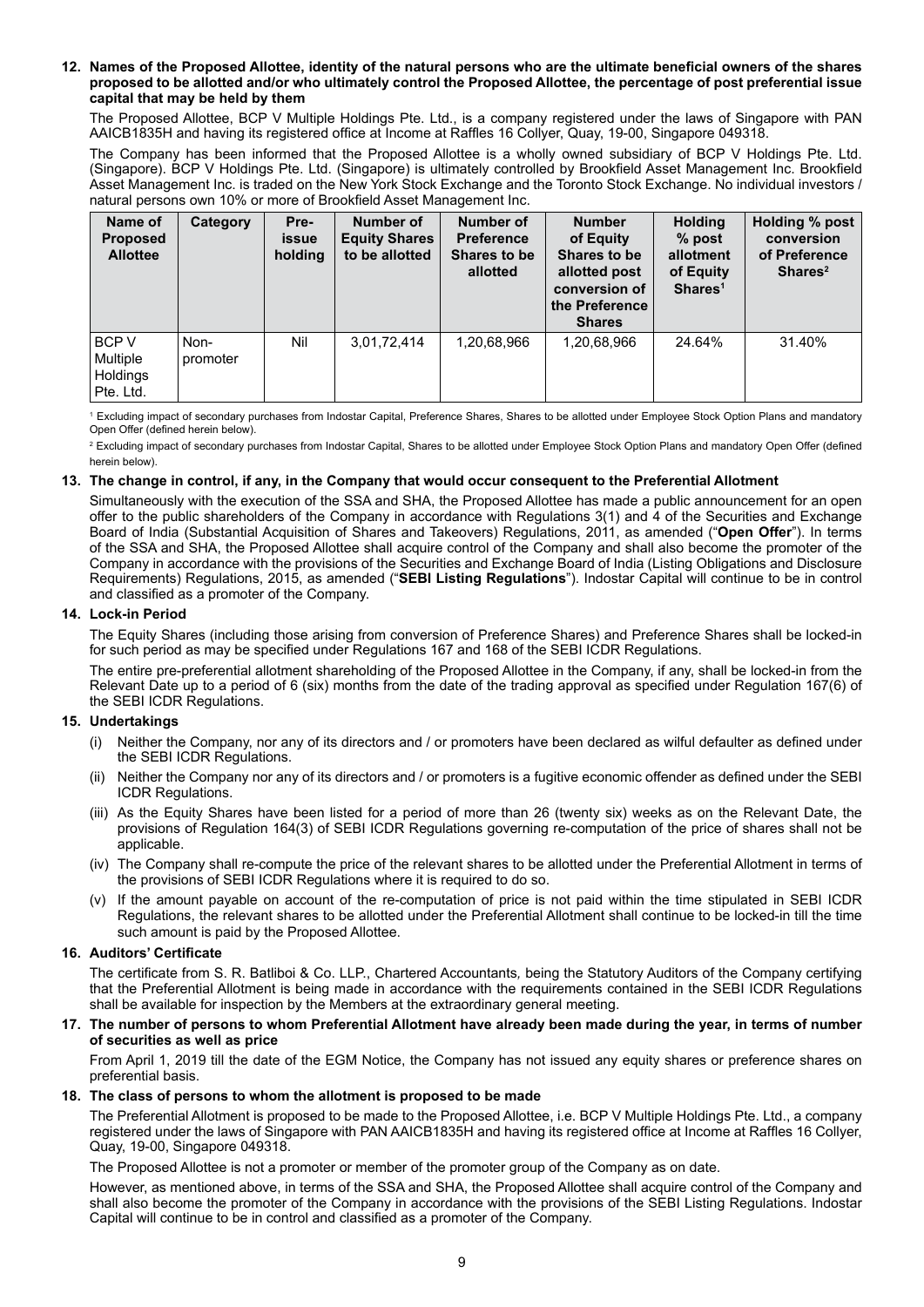# **19. Listing**

The Company will make an application to the Stock Exchanges at which the existing shares are already listed, for listing of the Equity Shares being issued and for the Equity Shares to be issued on conversion of the Preference Shares. Such Equity Shares, once allotted, shall rank *pari passu* with the existing equity shares of the Company in all respects.

### **20. Other disclosures**

- (i) The Proposed Allottee has not sold or transferred any Equity Shares of the Company during the 6 (six) months preceding the Relevant Date.
- (ii) Report of a registered valuer under provisions of second proviso to Rule 13(1) of the Companies (Share Capital and Debentures) Rules, 2014, as amended, is not required for the proposed Preferential Allotment.
- (iii) The justification for the allotment proposed to be made for consideration other than cash together with valuation report of the registered valuer is not applicable as the Preferential Allotment is for cash consideration.

#### **Disclosure of Interest:**

In accordance with the provisions of Sections 23, 42, 55 and 62 of the Companies Act, 2013 read with applicable rules thereto and relevant provisions of the SEBI ICDR Regulations, approval of the Members for issue and allotment of the said Equity Shares and Preference Shares to the Proposed Allottee is being sought by way of a special resolution as set out in the said item of the EGM Notice.

Save as otherwise mentioned at point 16 above, the relevant documents, if any, in relation to the items listed above, are available for inspection by the Members at the Registered & Corporate Office of the Company on all working days (except Saturdays, Sundays and bank and public holidays) from 2 p.m. to 4 p.m. up to the date of the Extraordinary General Meeting ("**EGM**") and shall also be available at the EGM.

The Board believes that the proposed Preferential Allotment is in the best interest of the Company and its Members.

The Board of Directors of the Company recommends the resolution as set out in Item No. 2 of the EGM Notice to the Members for their consideration and approval by way of a Special Resolution.

None of the Promoters, Directors or Key Managerial Personnel of the Company or their relatives are, in any way, concerned or interested, financially or otherwise, in the Special Resolution set out at Item No. 2 of the EGM Notice except to the extent of their respective shareholding in the Company and other than in terms of the SSA and SHA.

## **ITEM NO. 3**

# **GRANT OF LOAN TO JR CAPITAL SERVICES PRIVATE LIMITED**

The Board of Directors of the Company (the "**Board**") and the Audit Committee of the Company at their respective meetings held on January 31, 2020, respectively have, subject to: (i) the consent of the Members of the Company by way of a special resolution; (ii) completion of the investment and acquisition of control by BCP V Multiple Holdings Pte. Ltd. through a combination of: (a) preferential allotment of equity shares and preference shares by the Company to BCP V Multiple Holdings Pte. Ltd.; (b) open offer to the public shareholders by BCP V Multiple Holdings Pte. Ltd.; and (c) purchase of certain equity shares of the Company by BCP V Multiple Holdings Pte. Ltd. from Indostar Capital ("**Proposed Transaction**", details of which are set out in the intimation dated January 31, 2020 and bearing reference ICFL/LS/00196/2019-20 by the Company to the stock exchanges including Annexure II thereof); (iii) procurement of the relevant corporate and regulatory approvals in relation to the Proposed Transaction, approved the grant of a loan aggregating to an amount not exceeding INR 25,00,00,000 (Indian Rupees Twenty Five Crore), in one or more tranches, to JR Capital Services Private Limited (" **Borrower**"), for utilization by the Borrower for its principal business activities i.e. advisory, consultancy in all fields of business.

Members are requested to note that in terms of the provisions of Section 185(2) of the Companies Act, 2013, read with the Rules framed thereunder (including any statutory amendment(s) or modification(s) or re-enactment(s) thereof, for the time being in force), grant of loan to any person in whom any of the director of the lending company is interested is subject to the following conditions: (a) the loan is approved by members of the lending company by way of a special resolution; and (b) the loan is utilised by the borrowing company for its principal business activities.

Members are requested to note that in terms of explanation to Section 185(2) of the Companies Act, 2013, Mr. R. Sridhar, Wholetime Director of the Company, designated as Executive Vice-Chairman and CEO, is considered to be interested in the Borrower and hence in terms of Section 185(2) of the Companies Act, 2013, consent of the Members of the Company is being sought by way of a special resolution for grant of loan to the Borrower as mentioned herein above and resolution at Item No. 3 of the EGM Notice. The Board recommends the resolution as set out in Item No. 3 of the EGM Notice to the Members for their consideration and approval by way of a Special Resolution.

Except Mr. R. Sridhar and his relatives (who collectively hold 100% of the share capital of the Borrower and Mr. Sridhar is a Director on the Board of the Borrower), none of the Promoters, Directors or Key Managerial Personnel of the Company or their relatives are, in any way, concerned or interested, financially or otherwise, in the Special Resolution set out at Item No. 3 of the EGM Notice except to the extent of their respective shareholding in the Company.

> By the Order of the Board of Directors **For IndoStar Capital Finance Limited**

Place: Mumbai

Date: January 31, 2020

**Jitendra Bhati** Company Secretary & Compliance Officer Membership No.: FCS 8937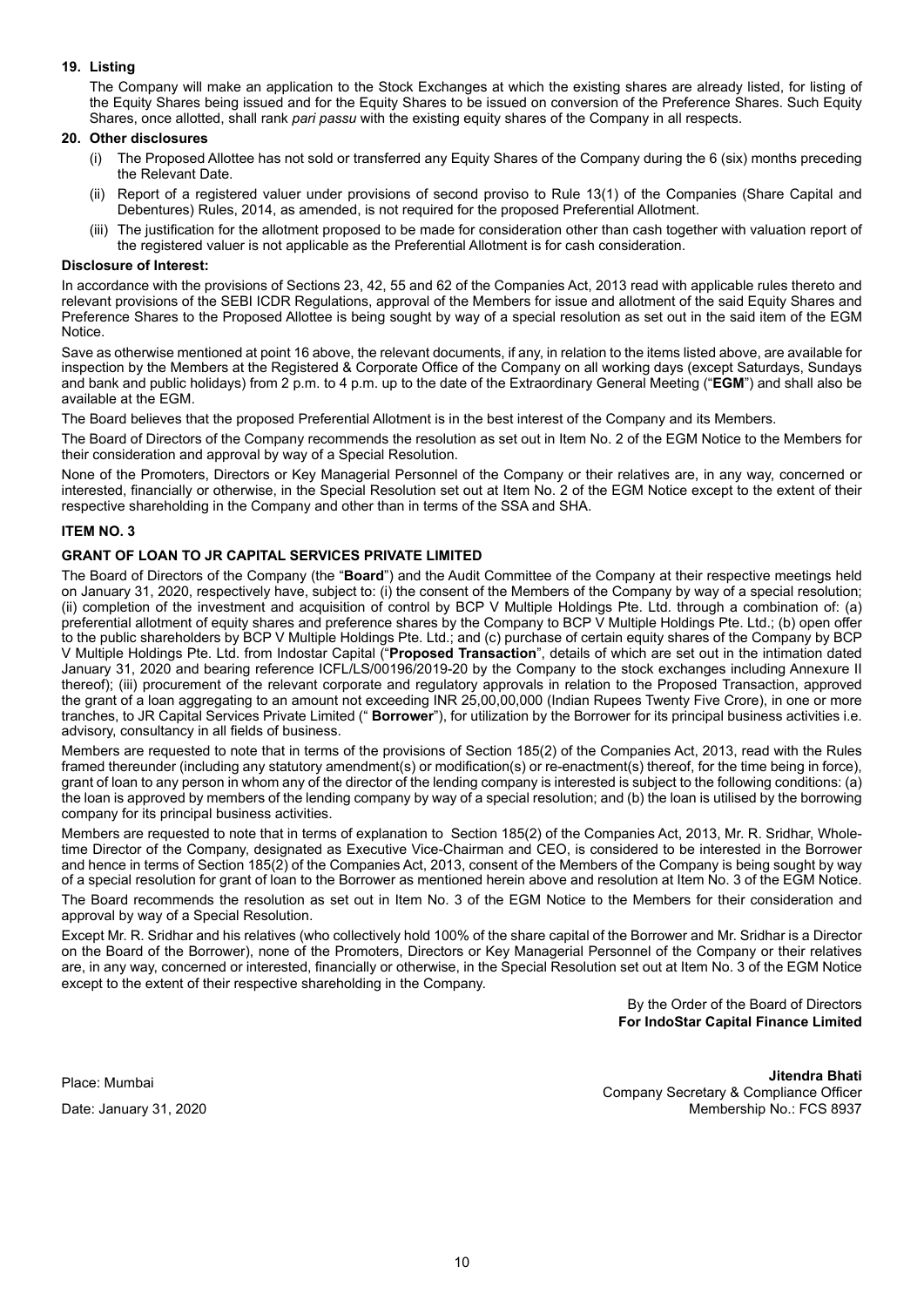# **Annexure A**

| Shareholding pattern of the Company before and after the Preferential Allotment and expected dilution in Equity Share |
|-----------------------------------------------------------------------------------------------------------------------|
| <b>Capital upon conversion of Preference Shares</b>                                                                   |

| <b>SN</b>                                                                              | Category                                                  | <b>Pre-Preferential Allotment*</b>              |                   | <b>Post-Preferential Allotment</b><br>of Equity Shares** |                   | Post conversion of<br><b>Preference Shares into</b><br><b>Equity Shares**</b> |                   |  |
|----------------------------------------------------------------------------------------|-----------------------------------------------------------|-------------------------------------------------|-------------------|----------------------------------------------------------|-------------------|-------------------------------------------------------------------------------|-------------------|--|
|                                                                                        |                                                           | No. of Equity<br><b>Shares (INR</b><br>10 each) | $%$ of<br>holding | No. of Equity<br>Shares (INR 10<br>each)                 | $%$ of<br>holding | No. of Equity<br>Shares (INR 10<br>each)                                      | $%$ of<br>holding |  |
| A                                                                                      | <b>Promoter Group</b>                                     |                                                 |                   |                                                          |                   |                                                                               |                   |  |
| $\mathbf{1}$                                                                           | Indian                                                    |                                                 |                   |                                                          |                   |                                                                               |                   |  |
|                                                                                        | Individuals/HUFs<br>a.                                    |                                                 |                   |                                                          |                   |                                                                               |                   |  |
|                                                                                        | b.<br><b>Bodies Corporate/Trusts</b>                      |                                                 |                   |                                                          |                   |                                                                               |                   |  |
| Sub-total A(1)                                                                         |                                                           |                                                 |                   |                                                          |                   |                                                                               |                   |  |
| $\overline{2}$                                                                         | Foreign                                                   | 5,60,42,233                                     | 60.74             | 8,62,14,647                                              | 70.41             | 9,82,83,613                                                                   | 73.07             |  |
|                                                                                        | Sub-total A(2)                                            | 5,60,42,233                                     | 60.74             | 8,62,14,647                                              | 70.41             | 9,82,83,613                                                                   | 73.07             |  |
| <b>Total Shareholding of Promoter</b><br>Group [Sub-total $A = A(1)+A(2)$ ]            |                                                           | 5,60,42,233                                     | 60.74             | 8,62,14,647                                              | 70.41             | 9,82,83,613                                                                   | 73.07             |  |
| B                                                                                      | <b>Non-Promoter Group</b><br>(Public)                     |                                                 |                   |                                                          |                   |                                                                               |                   |  |
| $\mathbf{1}$                                                                           | Institutions                                              |                                                 |                   |                                                          |                   |                                                                               |                   |  |
|                                                                                        | <b>Mutual Funds</b><br>a.                                 | 1,20,61,066                                     | 13.07             | 1,20,61,066                                              | 9.85              | 1,20,61,066                                                                   | 8.97              |  |
|                                                                                        | Financial Institutions/<br>b <sub>1</sub><br><b>Banks</b> | 22,102                                          | 0.02              | 22,102                                                   | 0.02              | 22,102                                                                        | 0.02              |  |
|                                                                                        | Insurance Companies<br>C.                                 | 38,99,623                                       | 4.23              | 38,99,623                                                | 3.18              | 38,99,623                                                                     | 2.90              |  |
|                                                                                        | Foreign Portfolio<br>d.<br>Investors                      | 64.60.491                                       | 7.00              | 64.60.491                                                | 5.28              | 64,60,491                                                                     | 4.80              |  |
|                                                                                        | Others<br>e.                                              | 1,79,766                                        | 0.19              | 1,79,766                                                 | 0.15              | 1,79,766                                                                      | 0.13              |  |
|                                                                                        | Sub-total B(1)                                            | 2,26,23,048                                     | 24.52             | 2,26,23,048                                              | 18.48             | 2,26,23,048                                                                   | 16.82             |  |
| $\overline{2}$                                                                         | Central Government/ State<br>Government (s)               |                                                 |                   |                                                          |                   |                                                                               |                   |  |
| 3                                                                                      | Non-Institutions                                          | 1,36,02,134                                     | 14.74             | 1,36,02,134                                              | 11.11             | 1,36,02,134                                                                   | 10.11             |  |
| <b>Non-Promoter Group (Public)</b><br>Shareholding [Sub-total B =<br>$B(1)+B(2)+B(3)]$ |                                                           | 3,62,25,182                                     | 39.26             | 3,62,25,182                                              | 29.59             | 3,62,25,182                                                                   | 26.93             |  |
| C                                                                                      | Non-Promoter - Non Public                                 |                                                 |                   |                                                          |                   |                                                                               |                   |  |
| <b>Grand Total A+B+C</b>                                                               |                                                           | 9,22,67,415                                     | 100.00            | 12,24,39,829                                             | 100.00            | 13,45,08,795                                                                  | 100.00            |  |

\* As on December 31, 2019

\*\*Excluding impact of shares to be allotted upon exercise of stock options granted by the Company and mandatory Open Offer